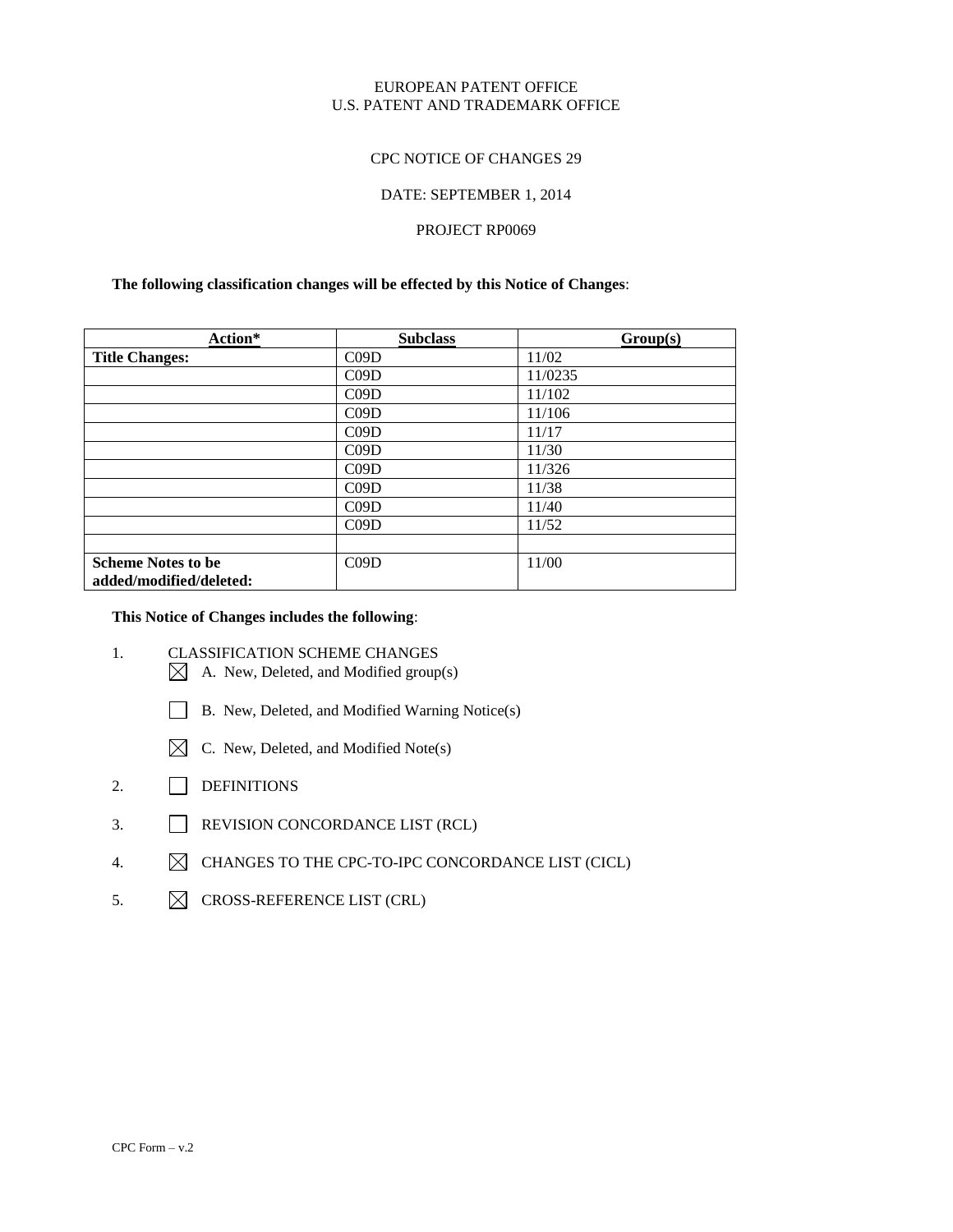### DATE: SEPTEMBER 1, 2014

#### PROJECT RP0069

## 1. CLASSIFICATION SCHEME CHANGES

### A. New, Deleted, and Modified group(s)

### **SUBCLASS C09D - COATING COMPOSITIONS, e.g. PAINTS, VARNISHES OR LACQUERS; FILLING PASTES; CHEMICAL PAINT OR INK REMOVERS; INKS; CORRECTING FLUIDS; WOODSTAINS; PASTES OR SOLIDS FOR COLOURING OR PRINTING; USE OF MATERIALS THEREFOR**

| Type*         | <b>Symbol</b> | <b>Indent Level</b> | <b>Title</b>                                                                                                                                             |
|---------------|---------------|---------------------|----------------------------------------------------------------------------------------------------------------------------------------------------------|
| $\mathsf{C}$  | 11/02         | 1                   | Printing inks (C09D 11/30 takes precedence)                                                                                                              |
| U             | 11/023        | 2                   | <b>Emulsion</b> inks                                                                                                                                     |
| M             | 11/0235       | 3                   | Duplicating inks, e.g. for stencil printing                                                                                                              |
| U             | 11/101        | 3                   | Inks specially adapted for printing processes<br>involving curing by wave energy or particle<br>radiation, e.g. with UV-curing following the<br>printing |
| $\mathsf{C}$  | 11/102        | 3                   | containing macromolecular compounds obtained by<br>reactions other than those only involving<br>unsaturated carbon-to-carbon bonds                       |
| $\mathbf U$   | 11/105        | 5                   | Alkyd resins                                                                                                                                             |
| $\mathsf{C}$  | 11/106        | 3                   | containing macromolecular compounds obtained by<br>reactions only involving carbon-to-carbon<br>unsaturated bonds                                        |
| U             | 11/16         | 1                   | Writing inks                                                                                                                                             |
| M             | 11/17         | 2                   | characterised by colouring agents                                                                                                                        |
| U             | 11/20         | 2                   | indelible                                                                                                                                                |
| M             | 11/30         | 1                   | Inkjet printing inks                                                                                                                                     |
| U             | 11/324        | $\overline{4}$      | containing carbon black                                                                                                                                  |
| $\mathbf C$   | 11/326        | 4                   | characterised by the pigment dispersant                                                                                                                  |
| U             | 11/36         | $\overline{2}$      | based on non-aqueous solvents                                                                                                                            |
| $\mathbf C$   | 11/38         | 2                   | characterised by non-macromolecular additives<br>other than solvents, pigments or dyes<br>Ink-sets specially adapted for multi-colour inkjet             |
| M             | 11/40         | $\overline{c}$      | printing                                                                                                                                                 |
| $\mathbf U$   | 11/50         | 1                   | Sympathetic, colour-changing or similar inks                                                                                                             |
| $\mathcal{C}$ | 11/52         | 1                   | Electrically conductive inks                                                                                                                             |

 $N = new$  entries, C = entries with modified file scope, M = subclasses or groups do not impact the file scope,  $D =$  deleted entries,  $U =$  entries that are unchanged, but presented in order to show the hierarchy of the scheme to simplify understanding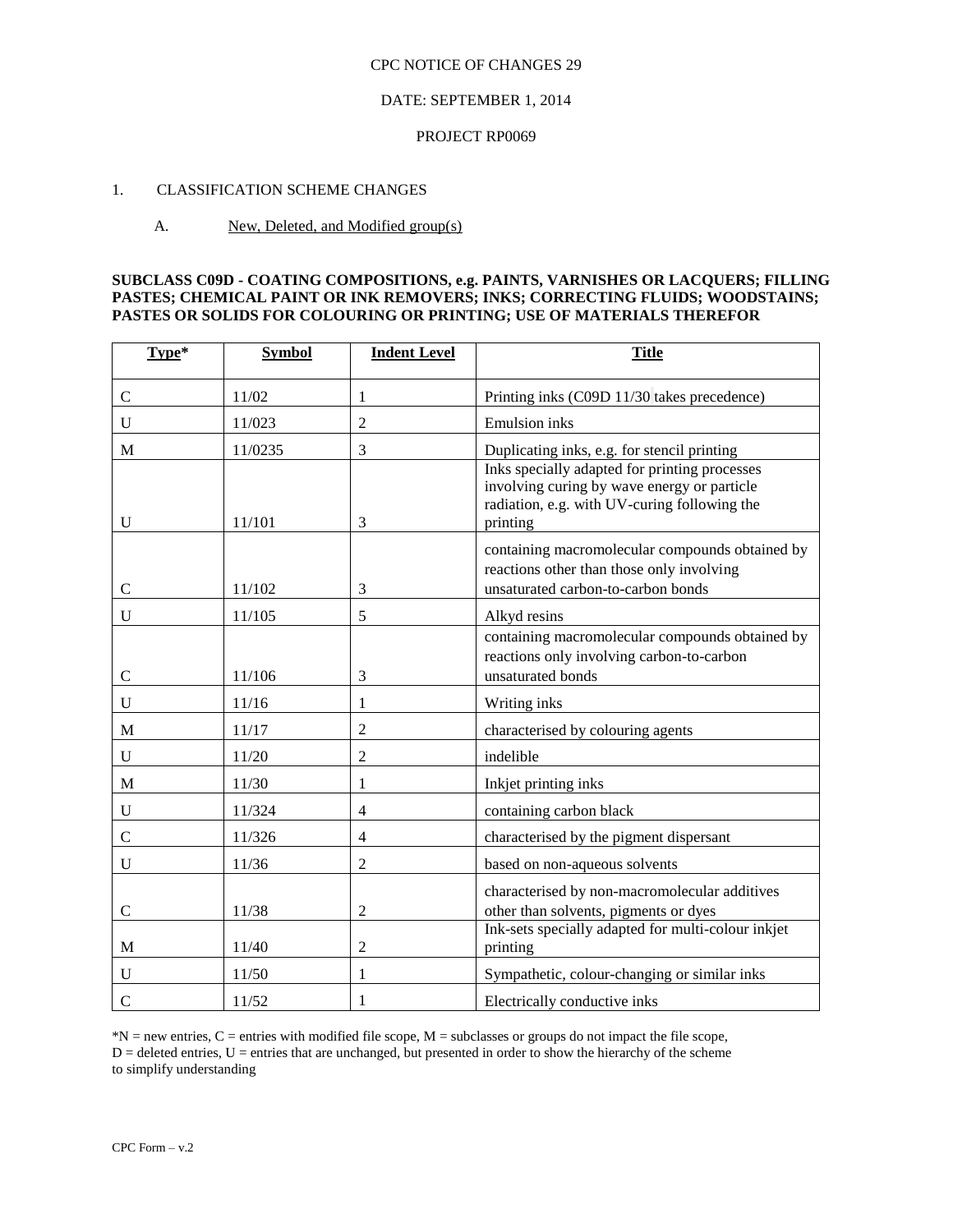## DATE: SEPTEMBER 1, 2014

#### PROJECT RP0069

## 1. CLASSIFICATION SCHEME CHANGES

#### C. New, Deleted, and Modified Note(s)

## **SUBCLASS C09D - COATING COMPOSITIONS, e.g. PAINTS, VARNISHES OR LACQUERS; FILLING PASTES; CHEMICAL PAINT OR INK REMOVERS; INKS; CORRECTING FLUIDS; WOODSTAINS; PASTES OR SOLIDS FOR COLOURING OR PRINTING; USE OF MATERIALS THEREFOR**

| Type* | Location  | <b>Old Note</b>                                                                                                                                                                                                         | <b>New/Modified Note</b> |
|-------|-----------|-------------------------------------------------------------------------------------------------------------------------------------------------------------------------------------------------------------------------|--------------------------|
|       | C09D11/00 | Groups C09D11/02 to<br>$C09D11/54$ do not<br>correspond to former IPC.<br>Concordance CPC : IPC for<br>these groups is as follows: -<br>$C09D11/023 - C09D11/49$ :<br>$C09D11/02 - C09D11/50 -$<br>C09D11/54: C09D11/00 |                          |

 $*N$  = new note, M = modified note, D = deleted note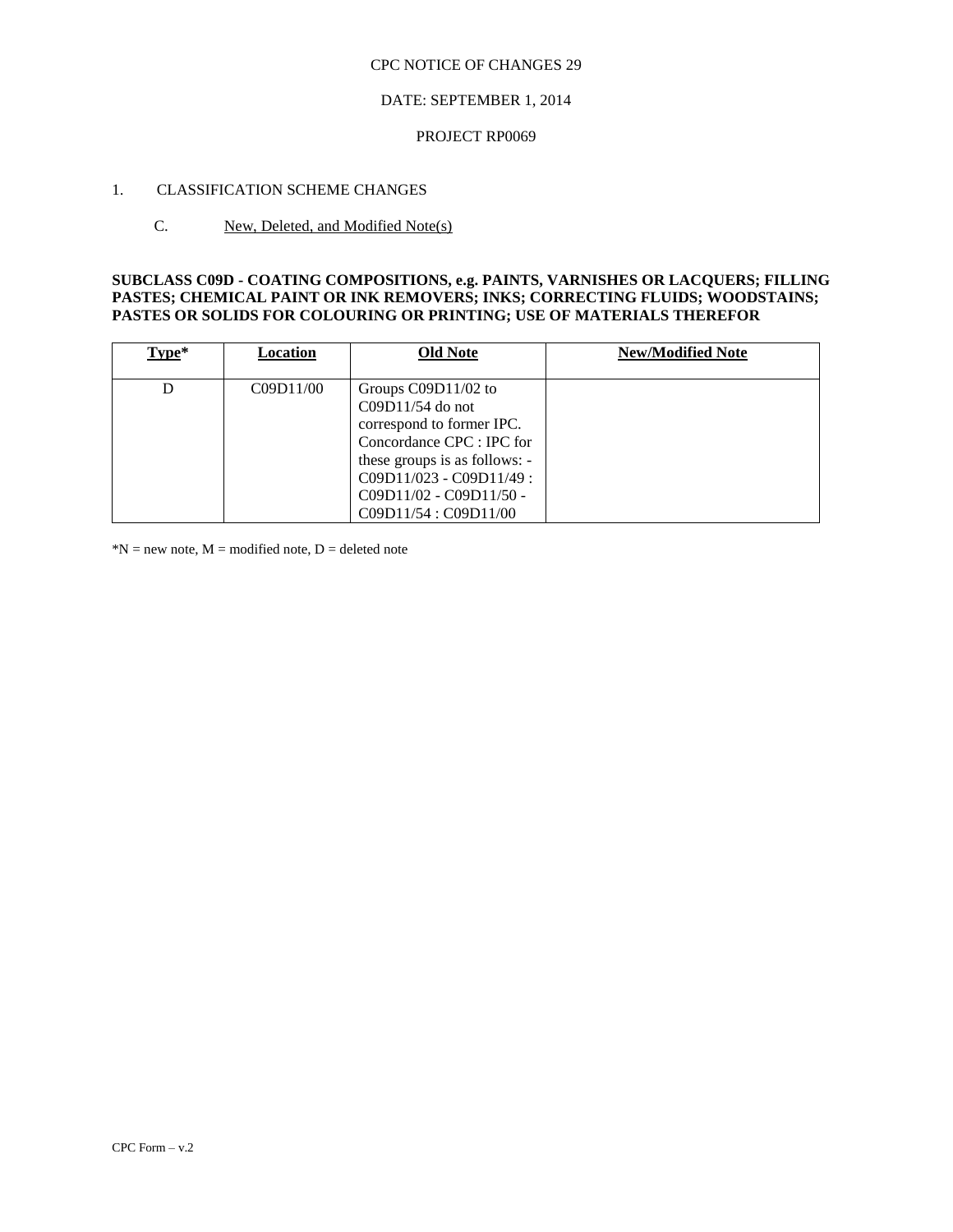## DATE: SEPTEMBER 1, 2014

#### PROJECT RP0069

## 4. CHANGES TO THE CPC-TO-IPC CONCORDANCE LIST (CICL)

| CPC          | IPC          | <b>Action</b> |
|--------------|--------------|---------------|
| C09D 11/023  | C09D 11/023  | change        |
| C09D 11/0235 | C09D 11/0235 | change        |
| C09D 11/03   | C09D 11/03   | change        |
| C09D 11/033  | C09D 11/033  | change        |
| C09D 11/037  | C09D 11/037  | change        |
| C09D 11/101  | C09D 11/101  | change        |
| C09D 11/102  | C09D 11/102  | change        |
| C09D 11/103  | C09D 11/103  | change        |
| C09D 11/104  | C09D 11/104  | change        |
| C09D 11/105  | C09D 11/105  | change        |
| C09D 11/106  | C09D 11/106  | change        |
| C09D 11/107  | C09D 11/107  | change        |
| C09D 11/108  | C09D 11/108  | change        |
| C09D 11/17   | C09D 11/17   | change        |
| C09D 11/30   | C09D 11/30   | change        |
| C09D 11/32   | C09D 11/32   | change        |
| C09D 11/322  | C09D 11/322  | change        |
| C09D 11/324  | C09D 11/324  | change        |
| C09D 11/326  | C09D 11/326  | change        |
| C09D 11/328  | C09D 11/328  | change        |
| C09D 11/34   | C09D 11/34   | change        |
| C09D 11/36   | C09D 11/36   | change        |
| C09D 11/38   | C09D 11/38   | change        |
| C09D 11/40   | C09D 11/40   | change        |
| C09D 11/50   | C09D 11/50   | change        |
| C09D 11/52   | C09D 11/52   | change        |
| C09D 11/54   | C09D 11/54   | change        |